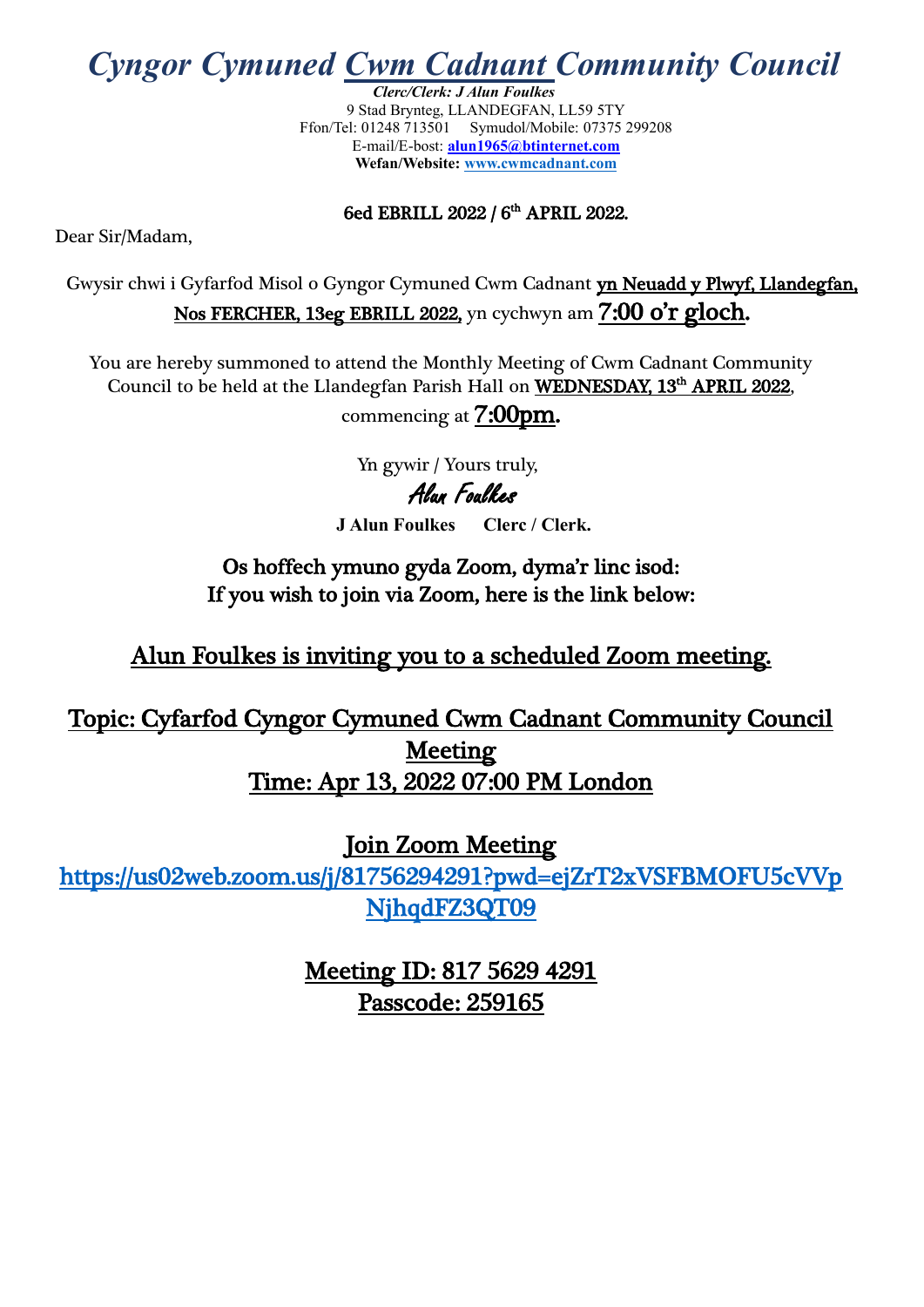#### RHAGLEN / AGENDA.

- 1 Croeso & Derbyn Ymddiheuriadau / Welcome & Receive Apologies.
- 2 Datgan Diddordeb Rhagfarnol / Declare Prejudicial Interest
- 3 Adroddiad y Cadeirydd / Chairperson's Report

#### 4 Cywiro & Derbyn Cofnodion / Correct & Accept Minutes:

- 4.1 Cyfarfod Llawn / Full Council Meeting 9.3.2022.
- 5 Materion yn Codi / Matters Arising:

#### 6 Cyfrifion / Accounts:

### 6.1 Cymeradwyo Taliadau y Cyngor / Approve Council Payments:

| 6.1.1 | Mr J A Foulkes              |                          | Cyflog Mis Mawrth / March 2022 Wages £469.00 |            |
|-------|-----------------------------|--------------------------|----------------------------------------------|------------|
| 6.1.2 | <b>HMRC</b>                 |                          | PAYE (Mawrth / March 2022)                   | £117.25    |
| 6.1.3 | Eglwys Llandegfan           |                          | s214/LGA1972                                 | £500       |
| 6.1.4 | Eglwys Llansadwrn           | $\overline{\phantom{0}}$ | s214/LGA1972                                 | £500       |
| 6.1.5 | Capel Barachia              |                          | s214.LGA1972                                 | £500       |
| 6.1.6 | <b>Band Biwmares</b>        |                          | s137/LGA1972                                 | £100       |
|       | 6.1.7 Ysgol Llandegfan      |                          | s137/LGA1972                                 | £100       |
| 6.1.8 | Papur Menai                 |                          | s137/LGA1972                                 | £75        |
| 6.1.9 | Seiriol Good Turn Scheme -  |                          | s137/LGA1972                                 | £250       |
|       | 6.1.10 Ambiwlans Awyr Cymru | $\overline{\phantom{a}}$ | s137/LGA1972                                 | £250       |
|       | 6.1.11 Ty Gobaith           |                          | s137/LGA1972                                 | £100       |
|       | 6.1.12 Zurich Insurance     |                          | Yswiriant Blynyddol / Annual Insurance       | £1,785.43  |
|       | 6.1.13 GL Jones Playgrounds |                          | Offer Newydd / New Play Equipment            | £11,892.00 |
|       | 6.1.14 Ffranc Trydanwr Cyf  | $\overline{\phantom{a}}$ | Gosod Difibriliwr / Defib Instalment         | £256.20    |
|       | 6.1.15 Audit Wales          |                          | Archwiliad Allanol / External Audit          | £200.00    |
|       | Derbyniadau / Receipt(s):   |                          |                                              |            |
|       |                             |                          |                                              |            |

6.1.16 Cymorthdal Heddlu Gogledd Cymru / NW Police PACT Grant £2,500.00

### 6.2 Cymeradwyo Taliadau y Neuadd / Approve Parish Hall Payments:

| B/Gas - Nwy Gegin / Kitchen Gas - Chwefror / February 2022                               | £51.45    |  |  |
|------------------------------------------------------------------------------------------|-----------|--|--|
| B/Telecom - Band Eang / Broadband - Mawrth / March 2022<br>£49.19<br>6.2.2               |           |  |  |
| B/Gas Business - Ystafell Fawr / Main Room - Chwefror / February 2022<br>6.2.3           |           |  |  |
| Scottish Power - Prif Ystafell / Main Room - Mawrth / March 2022                         | £48.00    |  |  |
| Yswiriant Blynyddol / Annual Insurance<br>Zurich Insurance -                             | £1,584.18 |  |  |
| Costau Cynnal & Chadw / Maintenance Costs<br>Mrs Nia Foulkes<br>$\overline{\phantom{a}}$ | £500.00   |  |  |
| Derbyniadau / Receipt(s):                                                                |           |  |  |
| Llogi / Hiring                                                                           | £440.00   |  |  |
| Llog Buddsoddiad / Investment Interest                                                   |           |  |  |
| Grant Refeniw Cyngor Sir Môn / Anglesey County Council Revenue Grant                     | £5,380.89 |  |  |
|                                                                                          |           |  |  |

# 6.3 Cysoni Banc / Bank Reconciliation: 31 Mawrth / March 2022

 Cyfrif Cyffredol / Current Acct £15,396.03 / Cyfrif Cadw / Reserves - £4,973.90 Cyfrif y Neuadd / Parish Hall Account - £22,476.18